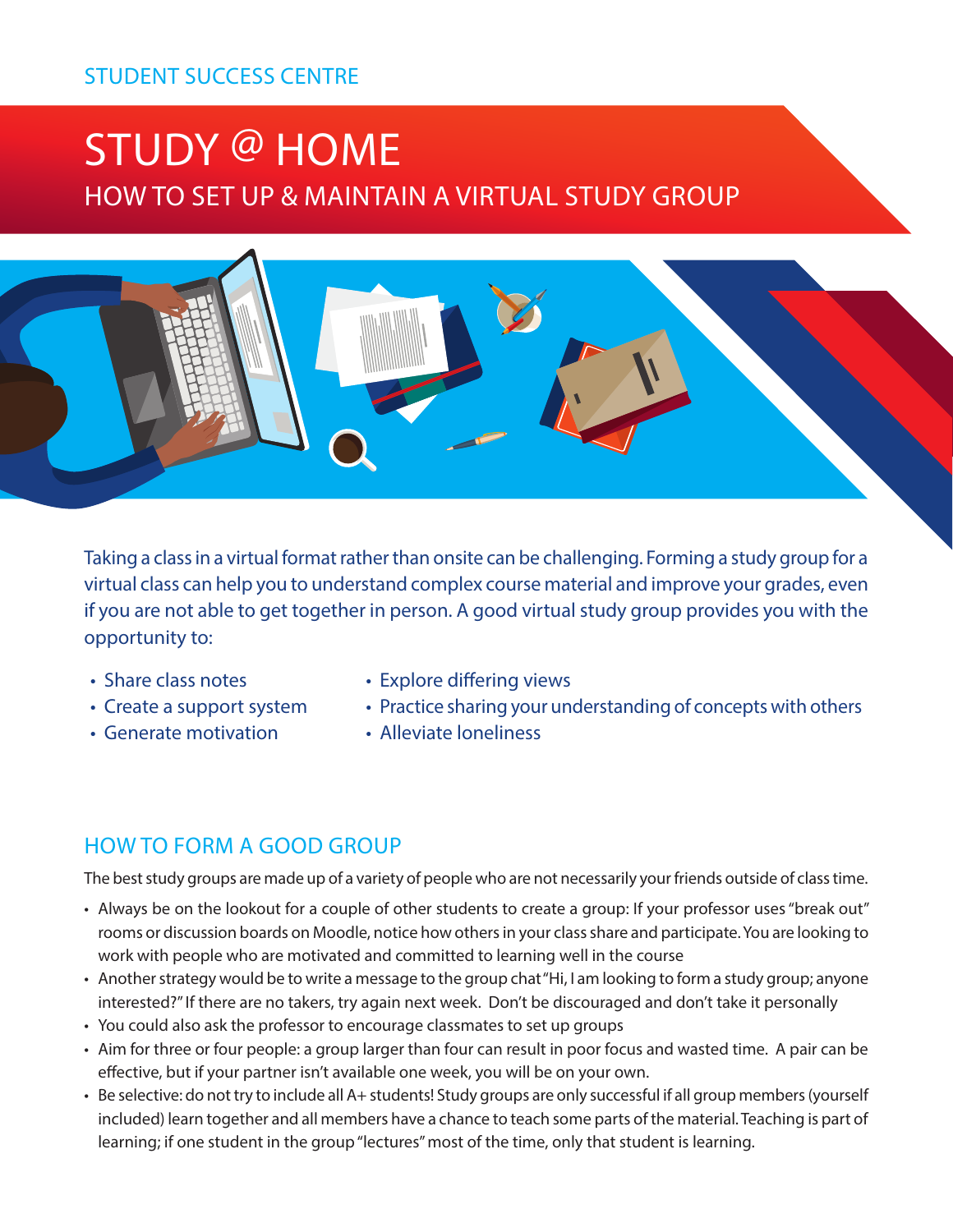## HOW TO MAINTAIN YOUR GROUP

- Exchange contact information. Select a weekly meeting time and set up automatically recurring meetings. Zoom, for example, has an option to make regular meetings--consistency helps avoid the problem of having to renegotiate meeting times and helps all members plan their weekly schedules.
- Everyone needs to know what is expected of them and come to meetings prepared.
- Decide what work should be completed in time for each study group meeting.
- When you all arrive for the meeting, it will be natural to discuss non course-related topics for a few minutes. This is fine: socializing is an important part of group bonding. However, if the discussion goes on for too long, you will be wasting precious study time: someone needs to politely get the group focused!

## HOW TO STUDY IN A GROUP

Ideally, create weekly tasks.

Possibilities:

- Go over the readings each week and integrate the PowerPoint slides from the corresponding lectures
- Go over the case studies or math practice problems at the end of each chapter
- Assign one group member to read an article and teach it to the rest of the group
- Divide up sections of content to review for a test –assign a topic to leach person and report back
- Be very careful not to collaborate on graded assignments or exam questions without the explicit permission of your professor, NOTE: Concordia University's Academic Code of Conduct clearly states that any unauthorized collaboration on graded assignments, tests and exams is considered cheating and students caught collaborating are liable for sanctions

## WHEN STUDY GROUPS GO BAD

You should consider leaving a group to form a NEW group if:

- You do not feel included in the discussions
- You feel like the other group member know so much more than you
- One or two people are always doing all the talking
- YOU are always doing all of the talking
- People are frequently late or cancel without warning
- You feel the group members are too competitive with each other
- There is too much discussion of "off subject topics"
- You are collaborating on graded assignments without the explicit permission of the professor (NOTE: Concordia University's Academic Code of Conduct clearly states that any unauthorized collaboration on graded assignments is considered cheating and students caught collaborating are liable for sanctions)